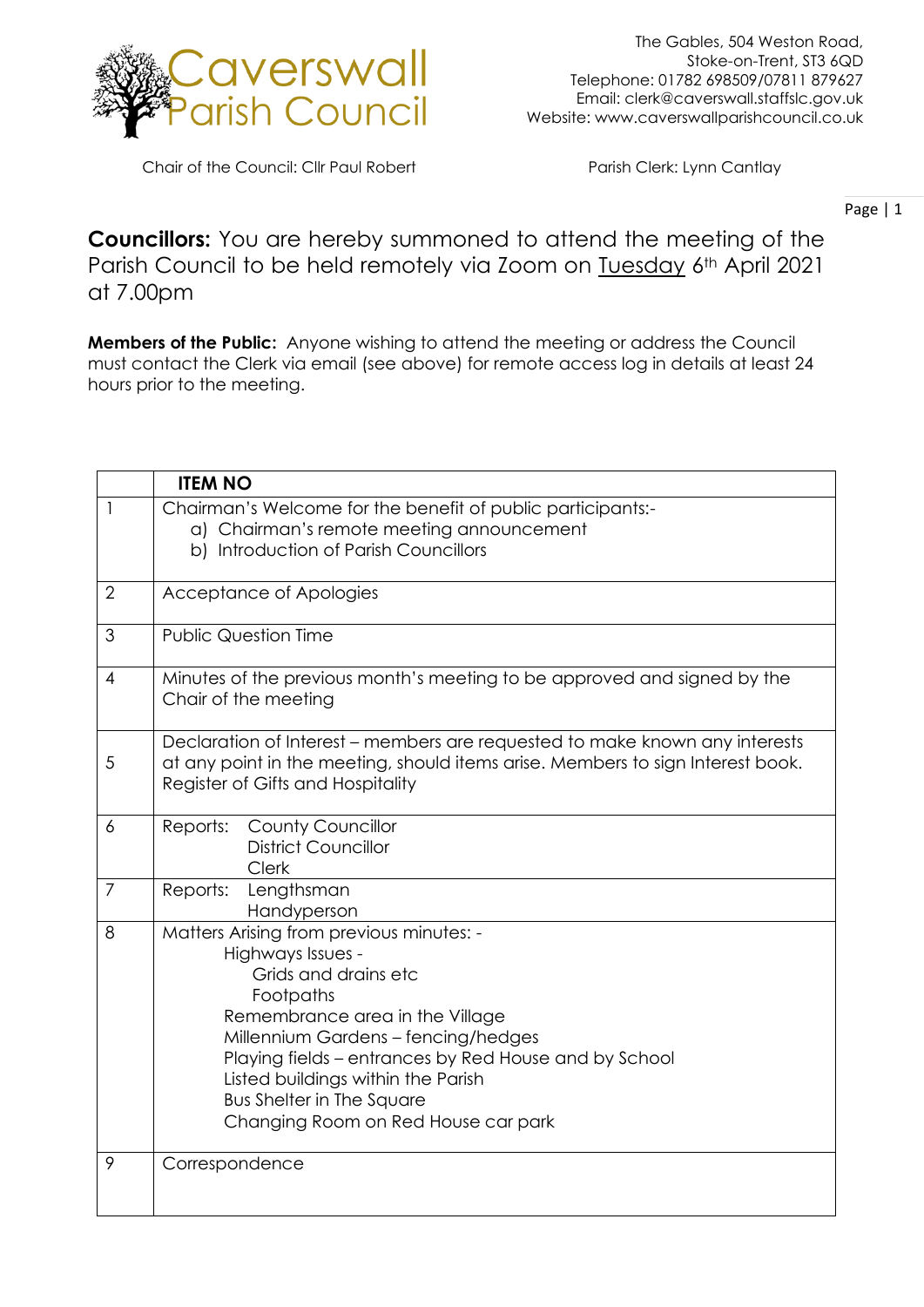

٦

| 10 | Finance -<br>To authorise any payments to be made<br><b>Bank Account Balances etc</b><br>2020-21 Year End Accounts / Annual Return                                                                                                                                                                                                                                                                                                                                                                                                                                                                                                                           | Page $ 2$ |
|----|--------------------------------------------------------------------------------------------------------------------------------------------------------------------------------------------------------------------------------------------------------------------------------------------------------------------------------------------------------------------------------------------------------------------------------------------------------------------------------------------------------------------------------------------------------------------------------------------------------------------------------------------------------------|-----------|
| 11 | <b>Planning Matters</b><br>Applications - SMD/2021/0133 - Land East of Sandfields, Kingsley Road,<br>Cellarhead – Construction of 3no. two storey, detached houses in place of the<br>2no. dormer bungalows previously approved under SMD/2019/0452<br>http://publicaccess.staffsmoorlands.gov.uk/portal/servlets/ApplicationSearchS<br>ervlet?PKID=146184<br>Decisions - SMD/2021/0010 - White Gables - Side extension and extension to<br>raised patio area - REFUSED<br>Any further application/decisions received after the publication of this agenda<br>will be advised at the meeting<br>Appeals - any updates.<br>Enforcement Matters - any updates. |           |
| 12 | <b>New Business</b><br>Adoption of Complaints Procedure Policy                                                                                                                                                                                                                                                                                                                                                                                                                                                                                                                                                                                               |           |
| 13 | Date of Next Meeting – provisional date Monday 10 <sup>th</sup> May 2021 7pm to be<br>confirmed at meeting<br>This will also be our Annual Assembly meeting<br>PLEASE NOTE: Government legislation on holding virtual meetings is due to end<br>7 <sup>th</sup> May. It may be that physical meetings, following the guidelines on social<br>distancing, will restart after 7 <sup>th</sup> May but these could be hybrid meetings to<br>allow public access to meetings.                                                                                                                                                                                    |           |

Signed *Lynn Cantlay* and the Second Date : 29th March 2021

Clerk to the Council  $\overline{a}$